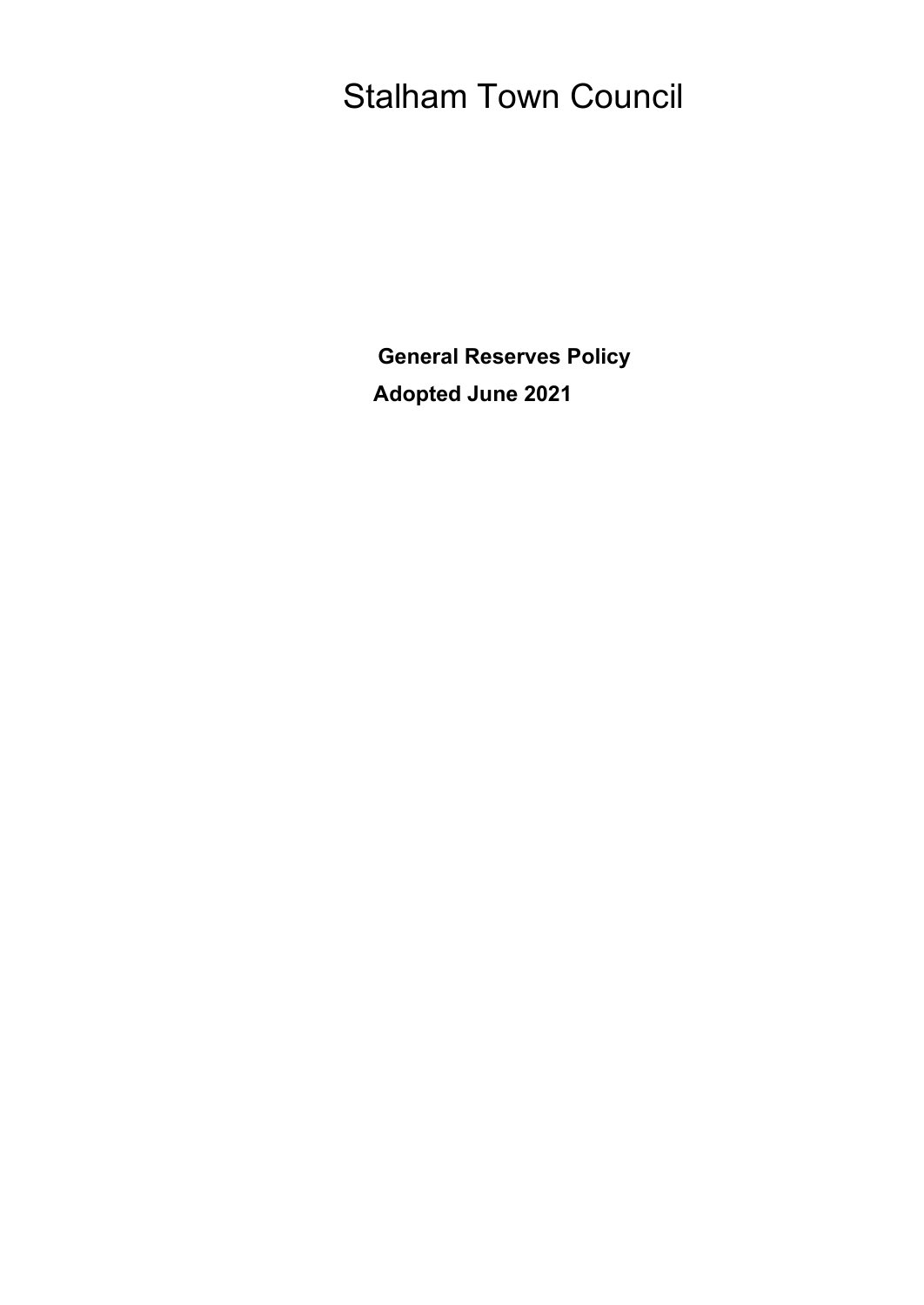#### **1. Introduction**

Stalham Town Council is required to maintain adequate Financial Reserves to meet the needs of its operations and to ensure financial security. The purpose of this policy is to set out how the Council will determine and review the level of reserves.

The Joint Panel on Accountability and Governance Practitioners Guide (JPAG) (March 2020 edition) advises:

*"As with any financial entity, it is essential that authorities have sufficient reserves (General and Earmarked) to finance both its day-to-day operations and future plans. It is important, however, given that its funds are generated from taxation/public levies, that such reserves are not excessive."*

Sections 32 and 43 of the Local Government Finance Act 1992 require local authorities to have regard to the level of reserves needed for meeting estimated future expenditure when calculating the budget requirement. However, there is no specific minimum level of reserves which an authority should hold, and it is the responsibility of the Responsible Financial Officer to advise the Town Council about the level of reserves and to ensure that there are procedures for their establishment and use.

# **2. Types of Reserves**

These may be categorised as either General or Specific (Ear Marked).

# **2.1 General Reserves**

General Reserves are funds which do not have any restrictions on their use. They cushion the impact of uneven cash flows, offset budget requirements, if necessary, or can be held in case of unexpected events or emergencies. Setting the level of General Reserves is agreed with the Annual Budget.

# JPAG (March 2020 edition) advises:

*"The generally accepted recommendation with regard to the appropriate minimum level of a Smaller Authority's General Reserve is that this should be maintained at between three (3) and twelve (12) months Net Revenue Expenditure (NRE)."*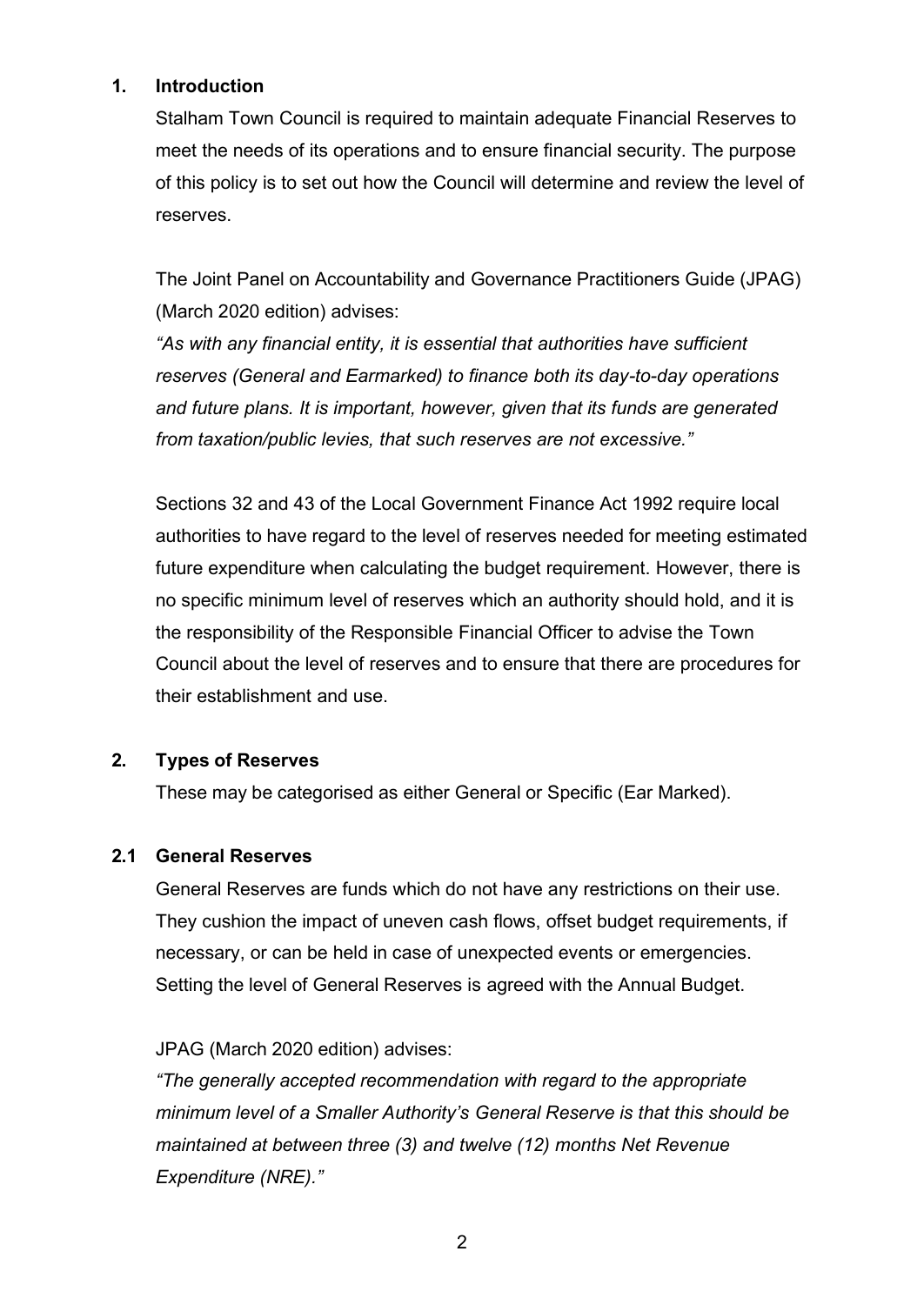*"The smaller the authority, the closer the figure should be to 12 months NRE, the larger the authority the nearer to 3 months. In practice, any authority with an NRE in excess of £200,000 should plan on 3 months equivalent."*

The primary means of building General Reserves will be through a reallocation of funds (underspend on a completed projects) and allocation from the annual budget. This will be in addition to any amounts needed to replenish reserves which have been spent in the previous year. If in extreme circumstances General Reserves were exhausted due to major unforeseen spending pressures within a particular financial year, theTown Council would be able to draw down from its EMRs to provide short term resources.

#### **2.2 Earmarked Reserves** '**EMR's**

EMRs must be held for genuine and intended purposes and their level should be subject to annual review and justification. They should be separately identified to prevent query from internal and external auditors.

EMRs are held for several reasons and shall only be used for the purpose for which they were created:

- Renewals to enable the planning and financing of an effective program of equipment replacement and property maintenance/refurbishment. The funds required are built up incrementally over several years when taking into account asset conditions and asset life. They are a mechanism to smooth expenditure without the need to vary budgets.
- Carry forward of underspend on an uncompleted project expenditure committed to a project but not spent in the budget year. Reserves can be used as a mechanism to carry forward those resources.
- Developers Contributions proceeds from developers which can only be used for specified purposes.
- Other Earmarked Reserves these may be set up from time to time to meet known or predicted liabilities.